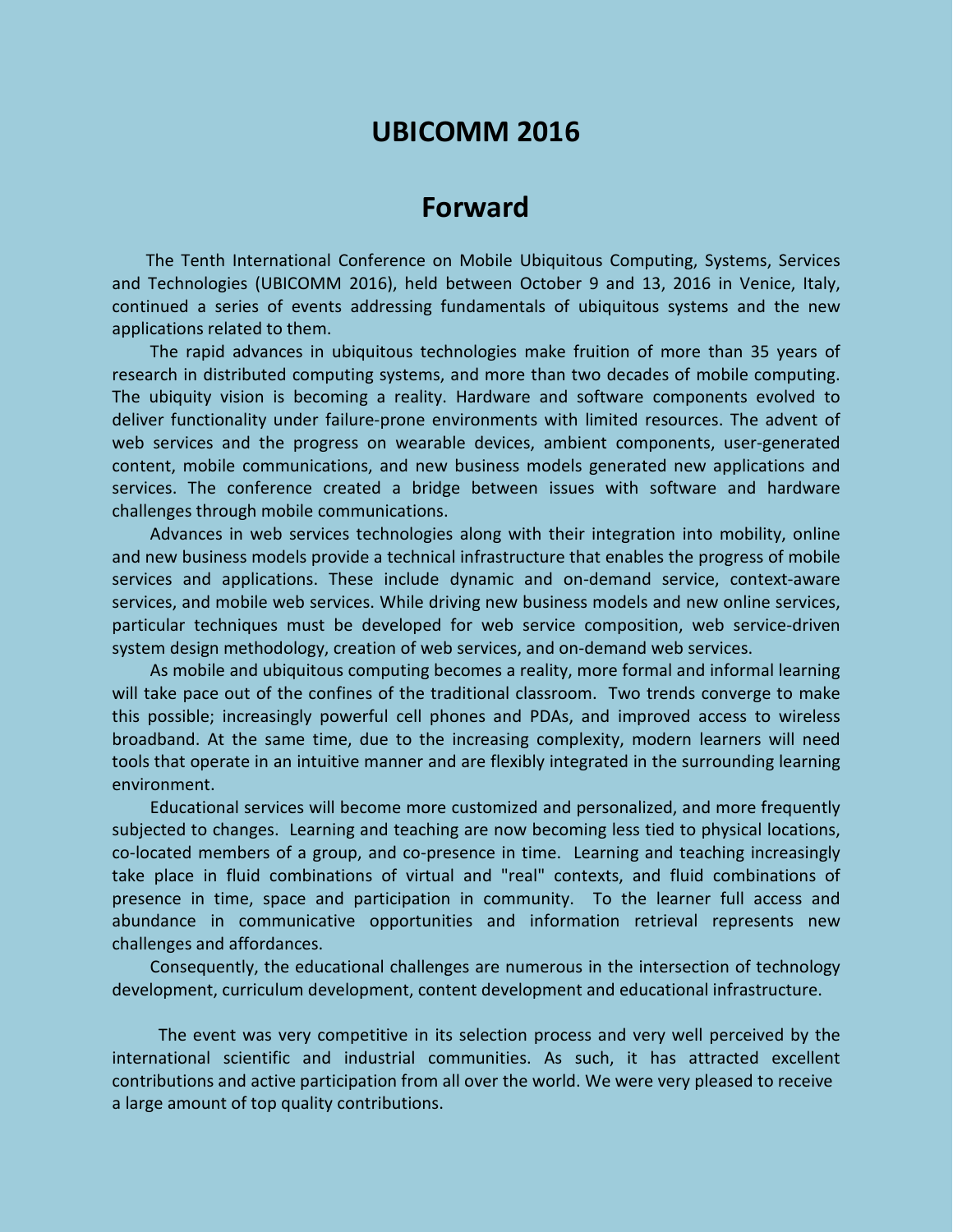The conference had the following tracks:

- Ubiquitous Software and Security
- Mobility
- Context-awareness in Intelligent Systems and Smart Spaces
- Ubiquitous Mobile Services
- Trends and Challenges
- Users, Applications, and Business models
- Ubiquitous Devices and Operative Systems
- Collaborative Ubiquitous Systems
- Smart Spaces and Internet of Things
- Toward Emerging Technology for Harbor Systems and Services

We take here the opportunity to warmly thank all the members of the UBICOMM 2016 technical program committee, as well as the numerous reviewers. The creation of such a high quality conference program would not have been possible without their involvement. We also kindly thank all the authors that dedicated much of their time and effort to contribute to UBICOMM 2016. We truly believe that, thanks to all these efforts, the final conference program consisted of top quality contributions.

Also, this event could not have been a reality without the support of many individuals, organizations and sponsors. We also gratefully thank the members of the UBICOMM 2016 organizing committee for their help in handling the logistics and for their work that made this professional meeting a success.

We hope UBICOMM 2016 was a successful international forum for the exchange of ideas and results between academia and industry and to promote further progress in the field of ubiquitous systems and the new applications related to them.

We also hope that Venice, Italy, provided a pleasant environment during the conference and everyone saved some time to enjoy the unique charm of the city.

#### **UBICOMM Advisory Committee**

Jaime Lloret Mauri, Polytechnic University of Valencia, Spain Sathiamoorthy Manoharan, University of Auckland, New Zealand Zary Segal, UMBC, USA Yoshiaki Taniguchi, Kindai University, Japan Ruay-Shiung Chang, National Dong Hwa University, Taiwan Ann Gordon-Ross, University of Florida, USA Dominique Genoud, Business Information Systems Institute/HES-SO Valais, Switzerland Andreas Merentitis, AGT International, Germany Timothy Arndt, Cleveland State University, USA Tewfiq El Maliki, Geneva University of Applied Sciences, Switzerland Yasihisa Takizawa, Kansai University, Japan Jens Haupert, German Research Center for Artificial Intelligence (DFKI), Germany